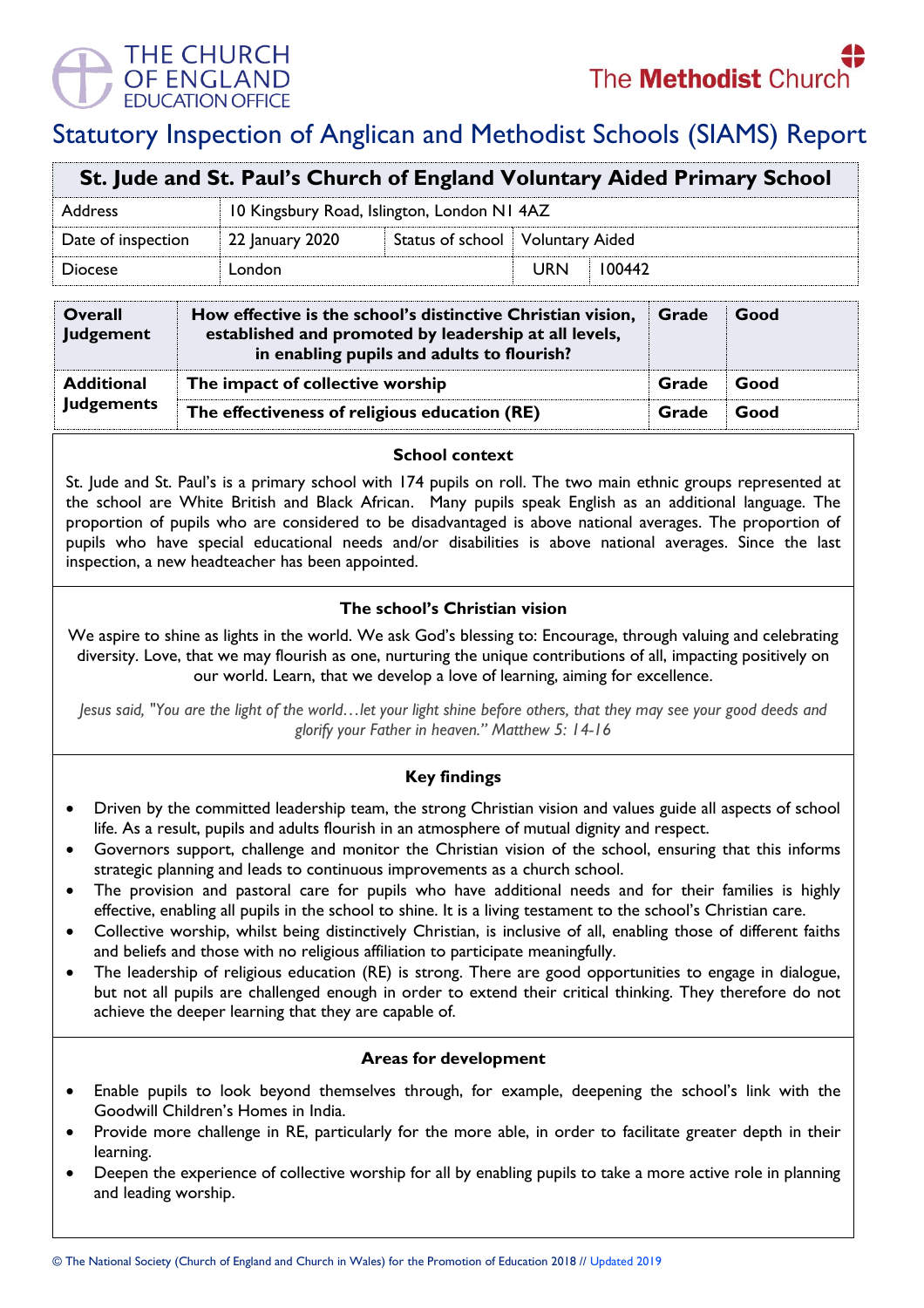How effective is the school's distinctive Christian vision, established and promoted by leadership at all levels, in enabling pupils and adults to flourish?

#### **Inspection findings**

The aspirational headteacher, supported by a passionate staff team, lives out the distinctly Christian vision and values that shape this inclusive, loving community. The vision for all to shine is exemplified in the way pupils with special educational needs and new arrivals are well supported. They are all nurtured with dignity and encouraged to achieve their full potential, whatever difficulties they might face. This is due to the passion and tenacity shared by all staff that every pupil can 'shine like a light in the world'. Although overall attainment is slightly less than the national average, the majority of pupils progress well from their starting points. Decisions and policies reflect the depth of concern the school has, not only for pupils but also for staff and families. There are many examples of the way this vision has transformed lives. The committed governors are a supportive presence and evaluate the school's work and vision effectively. They talk confidently about the biblical principles of love and wisdom, which underpin the vision. Staff at all levels feel valued and are committed to the school's vision, speaking highly of the support provided by senior leaders. Since the previous inspection, all recommendations have been addressed, including the quality of the RE curriculum.

The school has looked carefully at the meaning of spirituality, believing it to be 'an appreciation and cherishing of what is good, joyful, truthful and beautiful'. This shared understanding of spirituality enables everyone at the school to be reflective, demonstrating a generous and compassionate approach to each other. The school's curriculum reflects the vision well. A rich programme of school clubs, including choir, philosophy and science, offers extra opportunities for pupils to shine in a variety of ways. Pupils are able to articulate the areas of school life in which they feel they 'shine'. These include academic subjects, sports, drama, gardening, singing and conflict resolution.

Pupils can explain the importance of their Christian vision in enabling them to take on challenging projects. For instance, they are keen to take responsibility for addressing issues affecting their local area. Persuasive letter writing to TFL and Islington council have enabled additional school warning signs to be put up near the school. These now alert cyclists to take care on an extremely busy cycle path that runs across the school's entrance. Another project involves the school Green Team, who have created a garden to grow and harvest produce for the school kitchen. The school won an award at King Henry's Walk Garden for this recently. The school has just begun to make links with Goodwill Children's Homes in Tamil Nadu, India. The impact of this new connection has yet to be realised.

Staff have undertaken training such as, 'I-Cope' and 'Trauma Informed Schools' and as a result, senior leaders are now mental health ambassadors. Worry boxes in the classrooms and corridor allow pupils and adults to unload their worries and fears. An open-door policy means that adults and pupils are supported when life becomes challenging. This, together with valuable pastoral provision from the vicar, results in good mental health support for everyone in the school community. On World Mental Health Day pupils were encouraged to 'dress bright and shine' to support the 'Young Minds' charity. This provides early help to all young people who suffer with mental health issues. There have been a number of pupils and families recently who have sadly suffered personal bereavements. The school helps them and other families by supporting the Winston's Wish charity.

The impact of embedding the language of 'shining' in school life means that pupils are reminded of behaviour and learning expectations daily. Pupils are able to articulate their opinions confidently because they know teachers consider their ideas valid and are ambitious for them. A striking, motivating display in the corridor identifies a range of high-achieving roles that pupils can aspire to. As one pupil stated, 'We can be anything we want to, just as long as we give our all'. This illustrates how the school's aspirational vision motivates high expectations, dreams and ambitions for every one of their pupils. The school's diversity is celebrated as a strength and respect is shown to each other regardless of their differences.

Collective worship is central to the life of the school, allowing adults and pupils to learn how the teachings of Jesus can be used in their everyday lives. Worship is planned and evaluated well. Themes related to the values and church calendar ensure that worship expresses the school's vision clearly through music, Bible stories and reflection. In an act of collective worship observed, the headteacher skilfully linked the example of the author